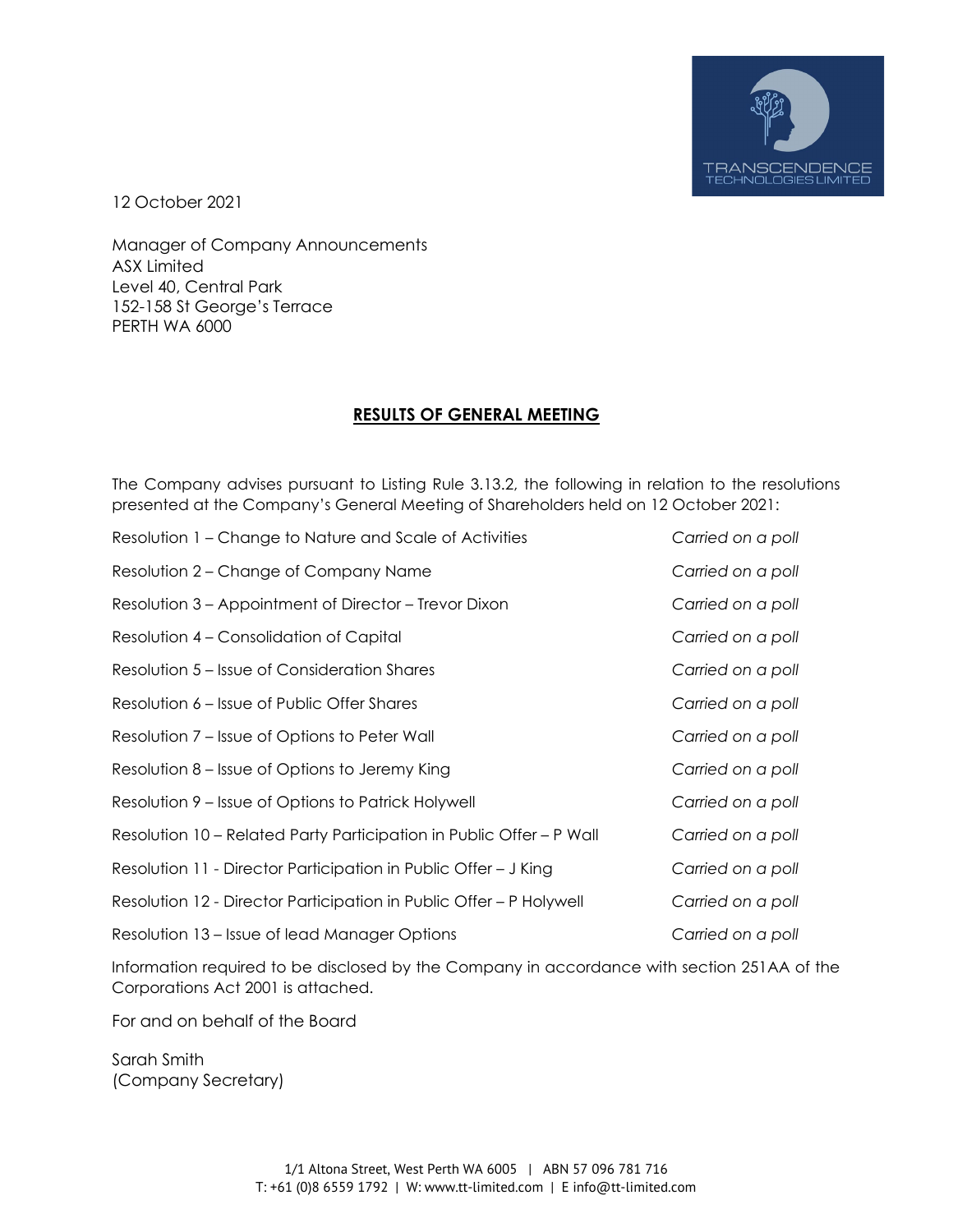## **Disclosure of Proxy Votes**

**Transcendence Technologies Limited**

General Meeting Tuesday, 12 October 2021



In accordance with section 251AA of the Corporations Act 2001, the following information is provided in relation to resolutions put to members at the meeting.

|                                                      |                                                   |                                                                                         | <b>Proxy Votes</b>    |                       |                | Poll Results (if applicable)        |                       |                      |                |
|------------------------------------------------------|---------------------------------------------------|-----------------------------------------------------------------------------------------|-----------------------|-----------------------|----------------|-------------------------------------|-----------------------|----------------------|----------------|
| <b>Resolution</b>                                    | Decided by<br>Show of<br>Hands (S)<br>or Poll (P) | <b>Total Number</b><br>of Proxy Votes<br>exercisable by<br>proxies validly<br>appointed | <b>FOR</b>            | <b>AGAINST</b>        | <b>ABSTAIN</b> | <b>PROXY'S</b><br><b>DISCRETION</b> | <b>FOR</b>            | <b>AGAINST</b>       | <b>ABSTAIN</b> |
| 1 Change to Nature and Scale Of<br><b>Activities</b> | P                                                 | 51,793,513                                                                              | 51,793,513<br>100.00% | $\Omega$<br>0.00%     | $\Omega$       | 0<br>0.00%                          | 52,293,513<br>100.00% | $\Omega$<br>0.00%    | 0              |
| 2 Change of Company Name                             | P                                                 | 51,793,513                                                                              | 51,793,513<br>100.00% | $\mathsf{O}$<br>0.00% | 0              | 0<br>0.00%                          | 52,293,513<br>100.00% | $\Omega$<br>0.00%    | 0              |
| 3 Appointment of Director - Mr Trevor<br>Dixon       | P                                                 | 51,793,513                                                                              | 51,693,513<br>99.81%  | 100,000<br>0.19%      | $\Omega$       | $\mathbf 0$<br>0.00%                | 52,193,513<br>99.81%  | 100,000<br>0.19%     | $\Omega$       |
| 4 Consolidation of Capital                           | P                                                 | 51,793,513                                                                              | 51,593,513<br>99.61%  | 200,000<br>0.39%      | $\Omega$       | $\Omega$<br>0.00%                   | 52,093,513<br>99.62%  | 200,000<br>0.38%     | 0              |
| 5 Issue of Consideration Shares                      | P                                                 | 51,693,513                                                                              | 51,593,513<br>99.81%  | 100,000<br>0.19%      | 100,000        | $\Omega$<br>0.00%                   | 52,093,513<br>99.81%  | 100,000<br>0.19%     | 100,000        |
| 6 Issue of Public Offer Shares                       | P                                                 | 51,793,513                                                                              | 51,793,513<br>100.00% | $\Omega$<br>0.00%     | $\Omega$       | $\Omega$<br>0.00%                   | 52,293,513<br>100.00% | $\Omega$<br>0.00%    | 0              |
| 7 Issue of Options to Mr Peter Wall                  | P                                                 | 51,743,513                                                                              | 19,278,460<br>37.26%  | 32,465,053<br>62.74%  | 50,000         | $\Omega$<br>0.00%                   | 37,060,950<br>70.94%  | 15,182,563<br>29.06% | 50,000         |